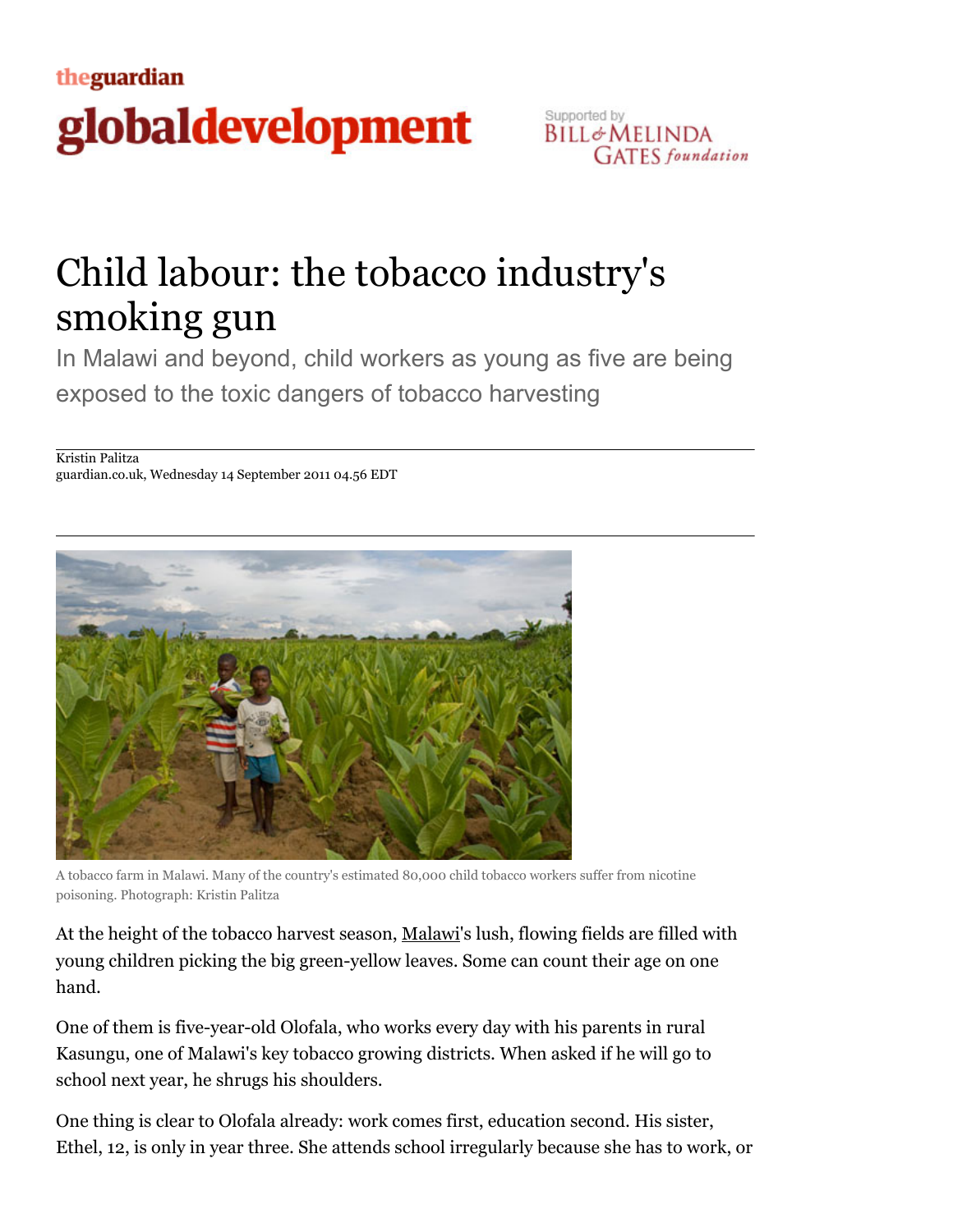because she is sick. "I cough," she says. "I have chest pains and headaches. Sometimes it feels like you don't have enough breath."

Such complaints are not uncommon. Many of Malawi's estimated 80,000 child tobacco workers suffer from a disease called green tobacco sickness, or nicotine poisoning. Symptoms include severe headaches, abdominal cramps, muscle weakness, breathing difficulties, diarrhoea and vomiting, high blood pressure and fluctuations in heart rate, according to the World Health Organisation.

Since the handling of the leaves is done largely without protective clothing, workers absorb up to 54 milligrams of dissolved nicotine daily through their skin, equal to the amount of 50 cigarettes, according to 2005 research by Prof Robert McKnight, of the College of Public Health at the University of Kentucky, Lexington. Farm owners routinely plead ignorance of the health implications. "I never heard about touching tobacco leaves being dangerous," says Fraston Mkwantha, who plants 15 hectares of tobacco in Kasungu district.

At the consumer end of the chain, smokers are constantly reminded of the associated health risks. Most are oblivious to the reality that, far from harming only themselves, their toxic habit is slowly killing the underage children involved in the production process.

Until the 1980s, much of the world's tobacco was grown in the US. Today, however, about 85% of worldwide production comes from the global south, where tobacco child labour is a major problem, according to a 2010 US Department of Labour report (pdf).

"In any developing country where tobacco is grown, you find child labour starting at the age of five," says Marty Otañez, a researcher at the University of California's tobacco control research and education centre.

Malawi, which has the highest number of child labourers in Africa, is a key offender. Health issues aside, children are also financially exploited. Olofala and Ethel often work 12-hour days, but neither earns a salary. They "help" their parents, who work on one of Kasungu's 22,000 registered tobacco farms and estates. Other kids receive an average of \$0.25 for long hours of unrelenting work.

They are arguably the lucky ones; some never see their money at all. "We have many reports of children who were lured into labour with promises of good pay. But at the end of a season, all they get is an old sweater," says Grace Masanya, Malawi project manager for Plan, the international child rights NGO.

At the heart of the problem is Malawi's poor economic situation. Parents involve their children in economic activities to provide food for the family.

Over the past decade, the country has become one of the five largest tobacco producers in the world, largely due to low tariffs on unmanufactured tobacco imports, cheap labour and lack of regulations. According to the UN's statistical division, more than 98%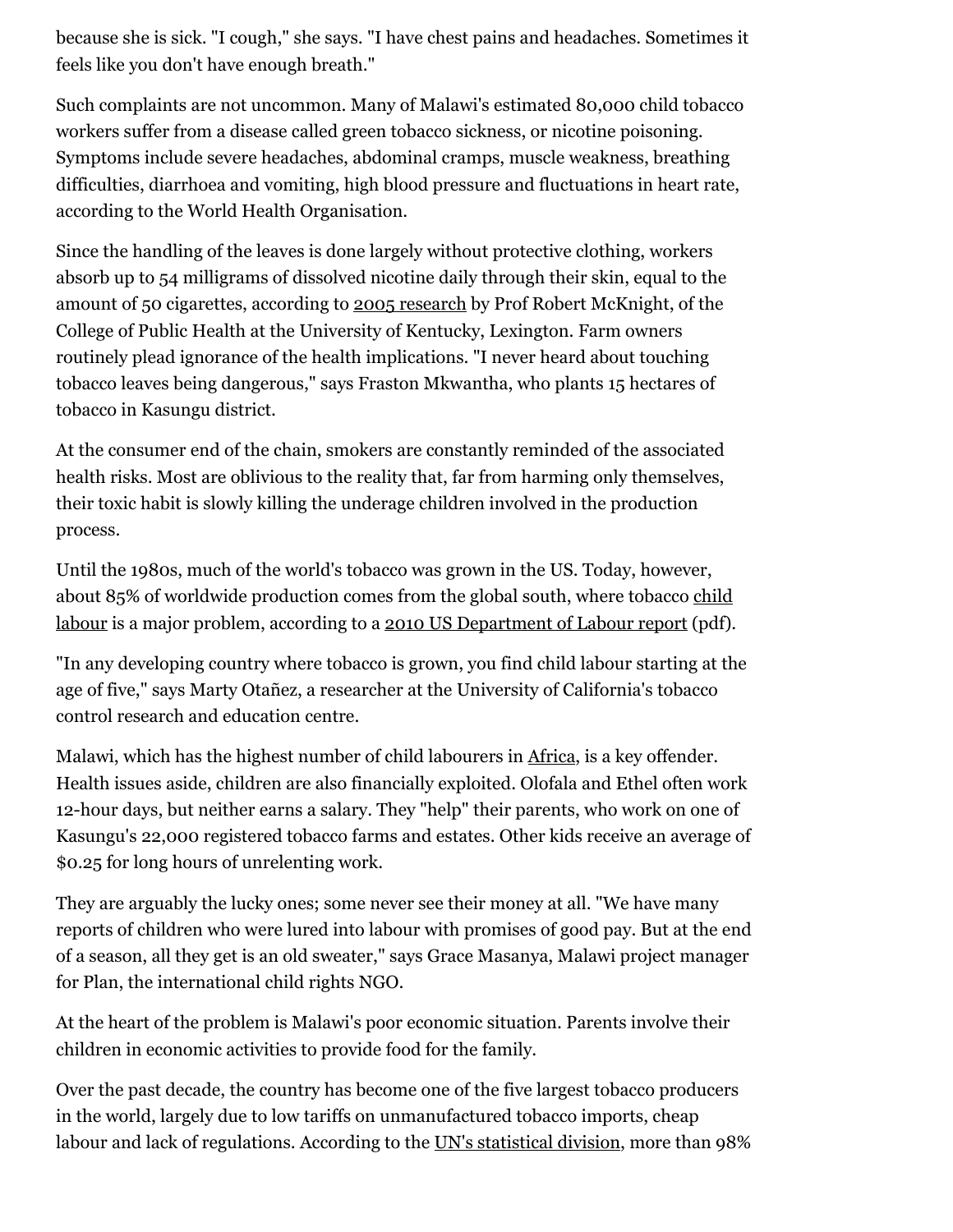of Malawi's low-cost leaf is exported, with the EU and the US top destinations.

And more than 90% of Malawi's tobacco is bought by two US-based leaf buyers, Universal Corporation and Alliance One International, which resell it to international tobacco firms. Their main clients are two of the world's biggest cigarette manufacturers, Philip Morris (Marlboro) and British American Tobacco (Lucky Strike). Consequently, Malawi's tobacco is found in the blend of almost every cigarette smoked in the west.

## **Child labour rights**

The country is a signatory to the UN and International Labour Organisation (ILO) child labour conventions, and also has its own legislative framework barring the employment of children under 14. So why does the government turn a blind eye? The answer is simple: Malawi's economy is heavily dependent on tobacco, which makes up 70% of its export earnings, according to the UN Food and Agriculture Organisation.

"Some estates follow anti-child labour regulations, but others purposefully flaunt the law in the interest of higher profits," says Plan Malawi advisor MacDonald Mumba. Over the past two years, only 49 farm owners have been prosecuted in Malawi, he says. Most received a \$34 fine.

Gaps and inconsistencies in Malawi's legislative framework contribute to the problems of child labour, according to the ILO.

"The legal framework is very weak," confirms Unicef child protection programme officer Tomoko Horii, who believes promises to eliminate child labour amount to little more than window dressing presented in response to mounting international pressure. The laws lack specific targets to reduce child labour and, most importantly, an appropriate budget. "The budget allocation is minimal. So far all projects have to be financed by international NGOs," says Horii.

Her sentiments are echoed by Khalid Hassan, the ILO's child labour adviser in Malawi. "Ratifying conventions and passing laws doesn't solve the problem," says Hassan. "You need money, commitment, cost-effective programmes, infrastructure and hard work."

The tobacco giants, who all have anti-child labour policies in place, insist they abide by the rules. British American Tobacco (BAT) says on its website that it does "not employ children in any of our operations worldwide", but admits that using intermediaries to purchase tobacco makes it difficult to trace the country from which they buy the leaf and ensure all farm owners follow the rules.

That is bad news for countries such as Malawi, where the education system is feeble and only a third of children complete primary school. "Unless the education sector scales up to offer quality education to all children, they will continue to work," says Horii.

Tobacco growing is extraordinarily lucrative for the industry. Financial reports for 2008 by the five big tobacco companies - BAT, Philip Morris, China National Tobacco